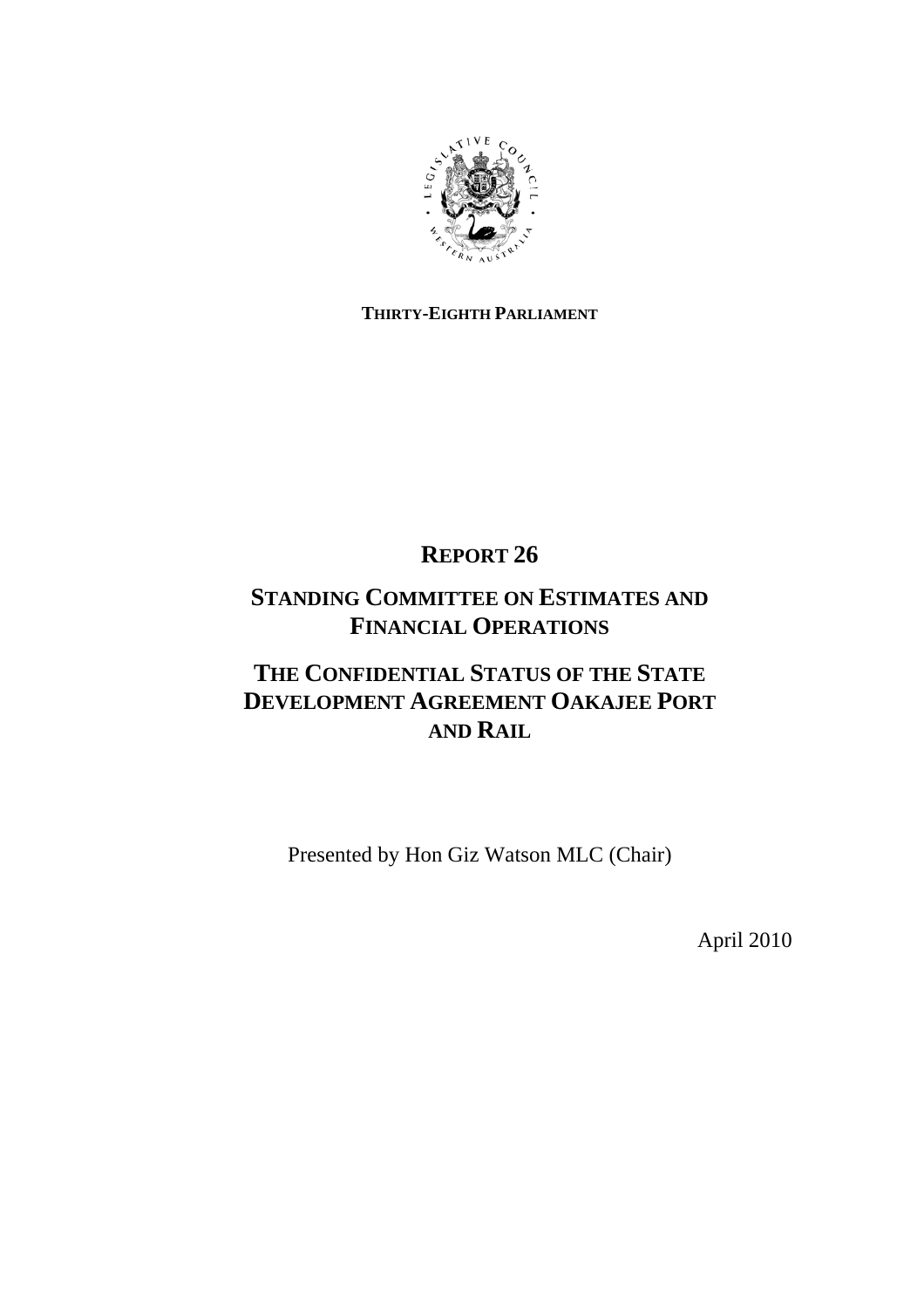# **STANDING COMMITTEE ON ESTIMATES AND FINANCIAL OPERATIONS**

### **Date first appointed:**

30 June 2005

### **Terms of Reference:**

The following is an extract from Schedule 1 of the Legislative Council Standing Orders:

## "**2. Standing Committee on Estimates and Financial Operations**

- 2.1 An *Estimates and Financial Operations Committee* is established.
- 2.2 The Committee consists of 5 Members, 3 of whom shall be non-government Members.
- 2.3 The functions of the Committee are to consider and report on
	- (a) the estimates of expenditure laid before the Council each year;
	- (b) any matter relating to the financial administration of the State;
	- (c) any bill or other matter relating to the foregoing functions referred by the House;
	- (d) to consult regularly with the Auditor General and any person holding an office of a like character."

## **Members as at the time of this inquiry:**

| Hon Giz Watson MLC (Chair)                                | Hon Ljiljanna Ravlich MLC     |
|-----------------------------------------------------------|-------------------------------|
| Hon Philip Gardiner MLC (Deputy Chair)                    | Hon Ken Travers MLC           |
| Hon Liz Behjat MLC                                        |                               |
| Staff as at the time of this inquiry:                     |                               |
| Lisa Peterson, Advisory Officer (General)                 | Renae Jewell, Committee Clerk |
| <b>Address:</b>                                           |                               |
| Parliament House, Perth WA 6000, Telephone (08) 9222 7222 |                               |
| lcco@parliament.wa.gov.au                                 |                               |
| Website: http://www.parliament.wa.gov.au                  |                               |

#### **ISBN 978-1-921634-29-1**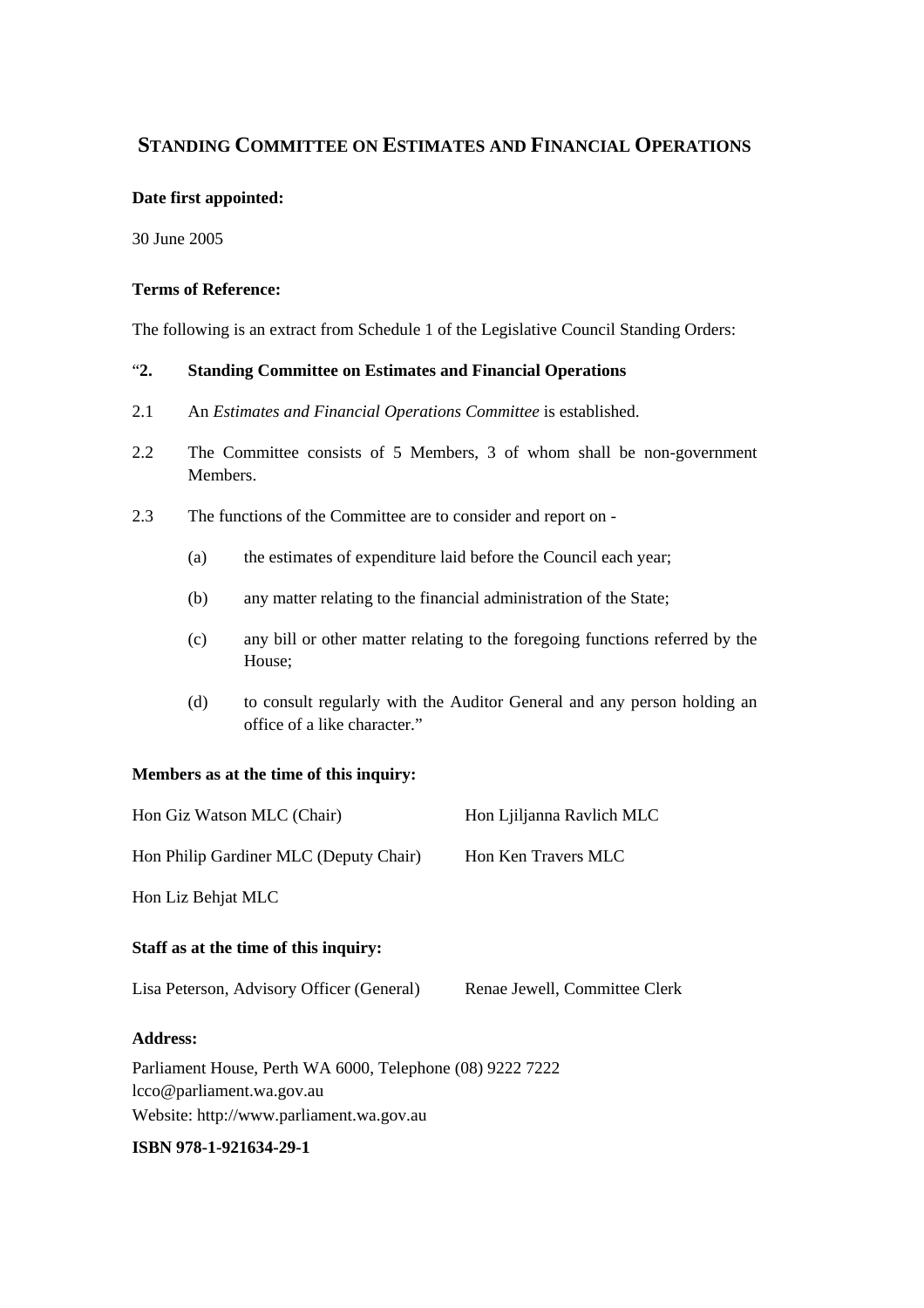# **CONTENTS**

| COMMITTEE CONSIDERATION OF THE REQUEST FOR CONFIDENTIALITY  2          |  |
|------------------------------------------------------------------------|--|
| Commercial Confidentiality versus Parliamentary and Public Scrutiny  3 |  |
|                                                                        |  |
|                                                                        |  |
|                                                                        |  |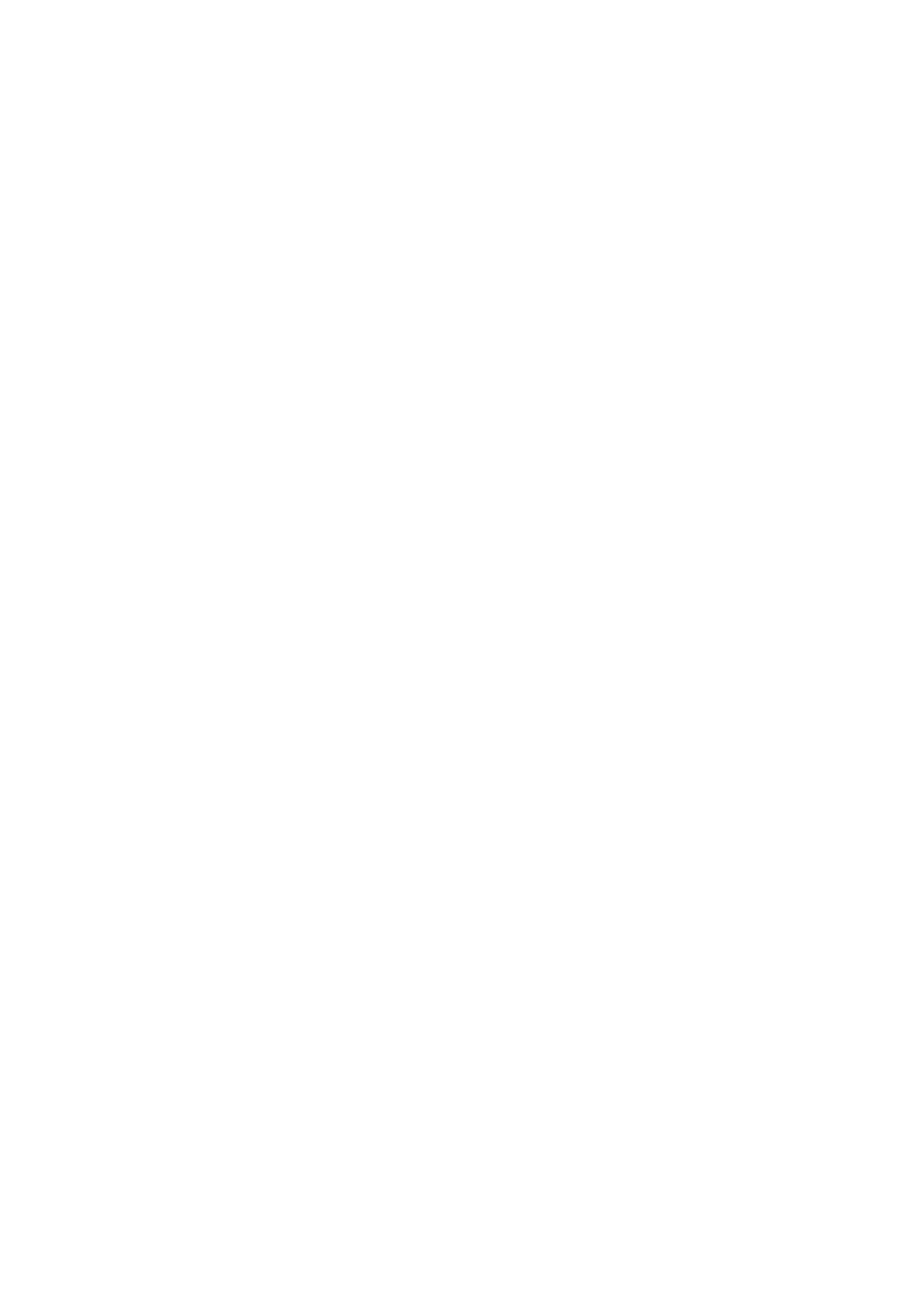#### **REPORT OF THE STANDING COMMITTEE ON ESTIMATES AND FINANCIAL OPERATIONS**

### **THE CONFIDENTIAL STATUS OF THE STATE DEVELOPMENT AGREEMENT OAKAJEE PORT AND RAIL**

#### **1 INTRODUCTION**

 $\overline{a}$ 

- 1.1 On 20 March 2009 the Western Australian Government signed the State Development Agreement Oakajee Port and Rail Project (**SDA**) with Oakajee Port and Rail (**OPR**), Murchison Metals, Crosslands Resources and Mitsubishi Development. "*The Development Agreement appoints OPR on an exclusive basis as the infrastructure provider for a new port at Oakajee and provides for an open-access rail line servicing northern mid-west iron ore mines."*<sup>1</sup>
- 1.2 During the Estimates and Financial Operations Committee (**Committee**) budget estimates  $2009/10$  hearing<sup>2</sup> with the Department of State Development on 7 September 2009 questions relating to the Oakajee Port and Rail Project were asked and a copy of the SDA requested. $3$
- 1.3 The Committee notes that s81 of the *Financial Management Act 2006* provides that:

*The Minister and the accountable authority of an agency are to ensure that -* 

*(a) no action is taken or omitted to be taken; and* 

*(b) no contractual or other arrangement is entered into,* 

*by or on behalf of the Minister or agency that would prevent or inhibit the provision by the Minister to Parliament of information concerning any conduct or operation of the agency.* 

1.4 A copy of the SDA was provided to the Committee by Hon Colin Barnett MLA, Premier; Minister for State Development with a request that the SDA remain confidential until the State resolves its discussions with the new management of OPR in regard to aspects of the SDA. $4$ 

<sup>1</sup> Department of State Development, *Oakajee Industrial Estate and Port Project*, www.dsd.wa.gov.au/6616.aspx (viewed on 5 November 2009).

<sup>2</sup> The Committee's term of reference provides for it to consider the estimates of expenditure laid before the Council each year. The Committee's procedure for examining the 2009/10 budget estimates is hearings held throughout the year (**budget estimates 2009/10 ongoing hearings**).

<sup>3</sup> Department of State Development, *Transcript of Evidence,* 7 September 2009, pp1-4.

<sup>4</sup> Letter from Colin Barnett MLA, Premier; Minister for State Development, 9 October 2009.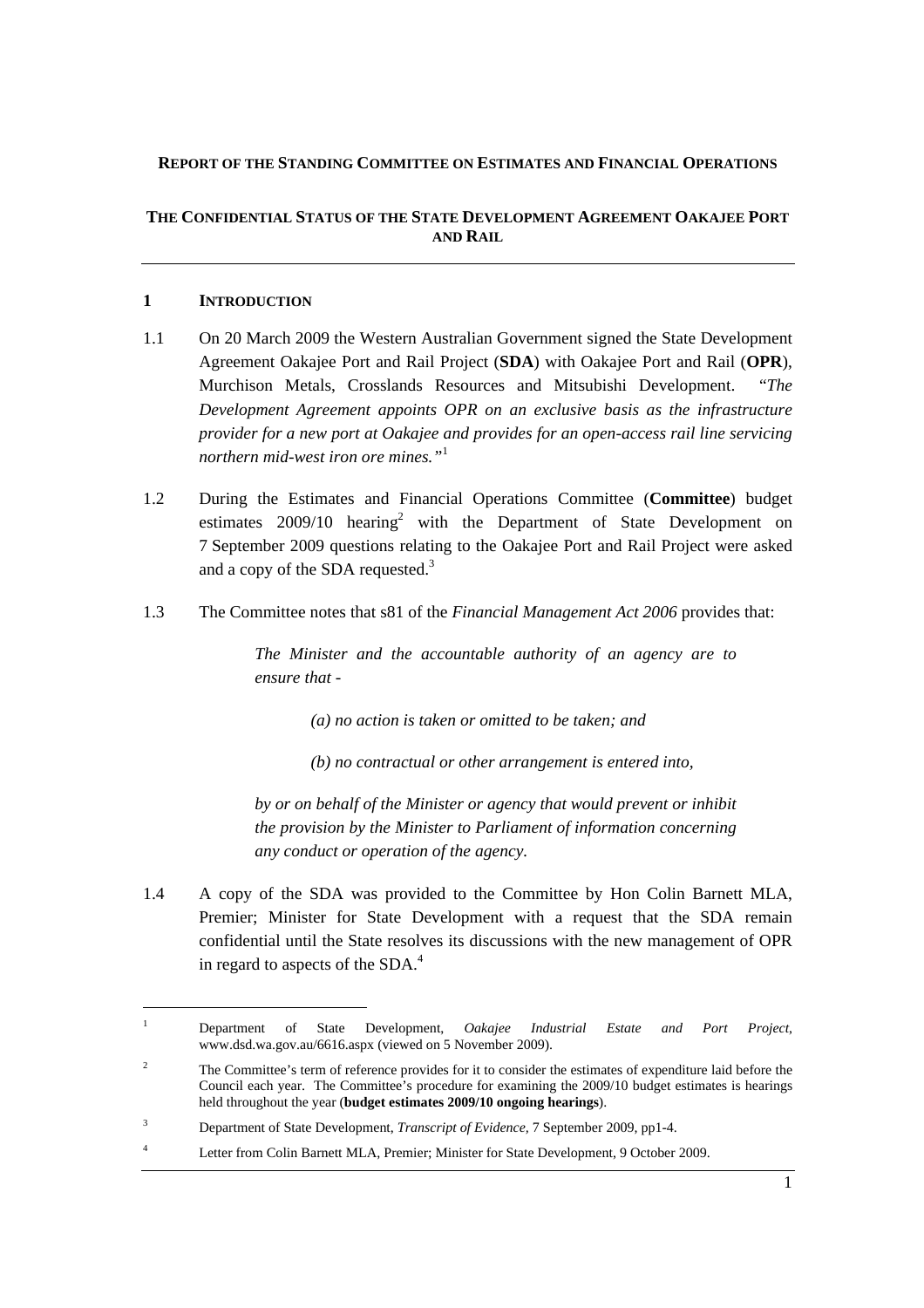## **2 COMMITTEE CONSIDERATION OF THE REQUEST FOR CONFIDENTIALITY**

- 2.1 The Committee generally makes all the evidence it receives public, unless the Committee is satisfied that the nature of the evidence requires it to be made private.<sup>5</sup>
- 2.2 Initially, the Committee did not consider that it was provided an adequate explanation as to why the SDA should remain confidential to the Committee. The Committee noted that the SDA had been signed by all parties.
- 2.3 The Committee sought further information to assist it in making its determination from the Premier and OPR. The Committee also sought the opinion of the Auditor General as to whether the request for confidentiality was reasonable and appropriate.
- 2.4 On 16 November 2009 the Committee held a private hearing with Hon Norman Moore MLC, Leader of the House representing the Premier, to discuss the matter fully. Hon Norman Moore MLC provided the Committee with the following explanation for the need for confidentiality:

*Among other things the SDA required the development of an implementation agreement. The state expects to conclude that agreement with OPR by the end of March 2010. The final agreements between the state and OPR that will precede financial close of the transaction are expected to be agreed by the end of calendar year 2010. There remain a number of outstanding issues regarding Oakajee Port and Rail project that are the subject of negotiation between the parties as part of the implementation agreement phase. These include, but are not limited to, final details regarding the funding arrangements between OPR and the state and commonwealth governments, and the ultimate design of the project infrastructure pending further engineering and feasibility work to be completed by OPR. The SDA contains a number of sensitive commercial provisions relating to the obligations of the parties to the agreement and other matters. It also contains a confidentiality clause, which is clause 17, which is binding on the parties.* 

*As members will appreciate, this is a large and complex project, requiring the alignment of the commercial interests of a significant number of parties. While respecting the need for openness and transparency, the state government remains mindful of the commercially sensitive nature of the SDA.*<sup>6</sup>

<sup>5</sup> Standing Order 323.

<sup>6</sup> Hon Norman Moore MLC, Leader of the House representing the Premier*, Transcript of Evidence,*  16 November 2009, p2. (This is a private transcript.)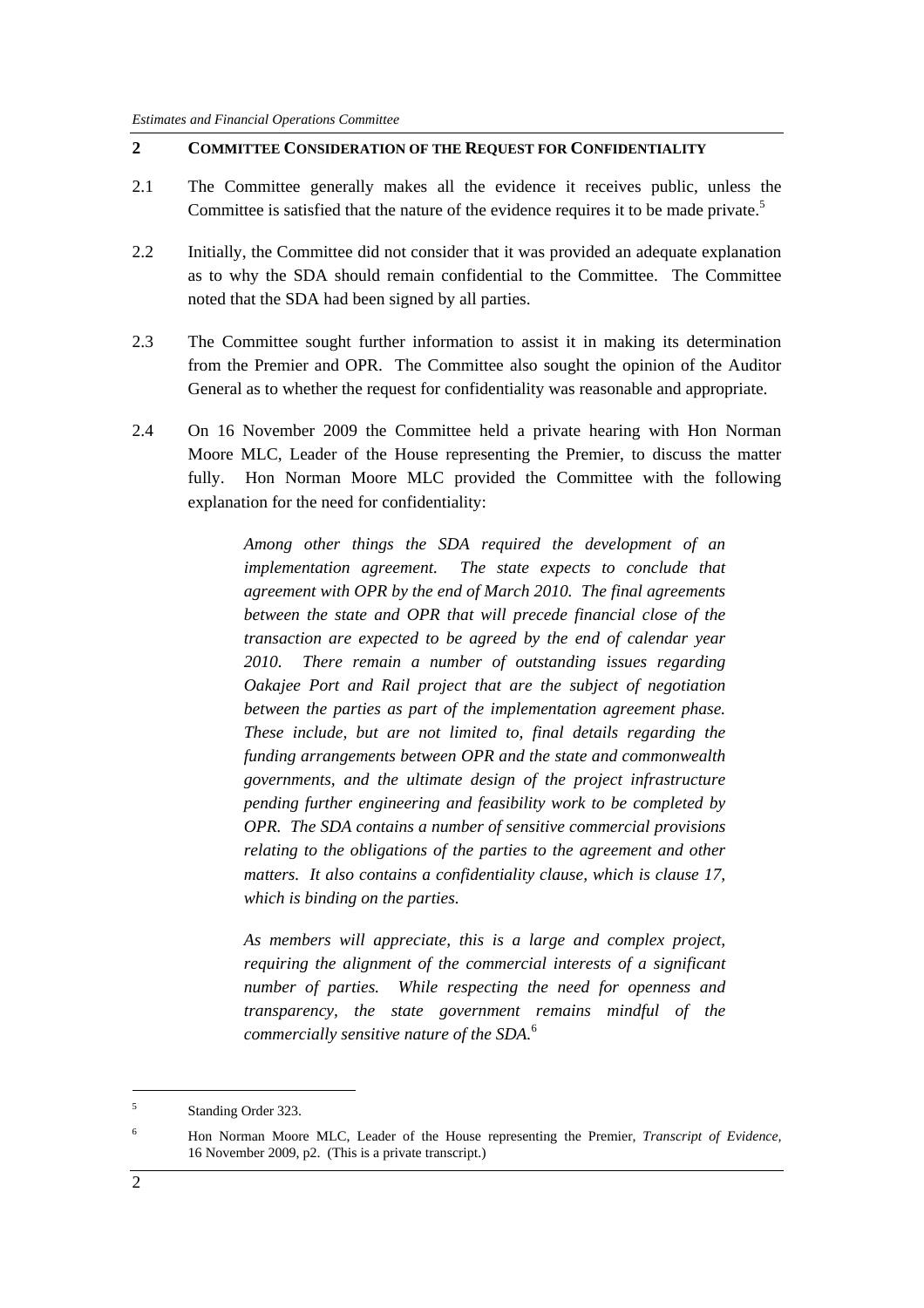- 2.5 OPR submitted to the Committee that they wished the document to remain confidential on the grounds of commercial confidentiality. OPR further submitted to the Committee that the SDA was subject to a confidentiality clause contained within the Agreement.<sup>7</sup>
- 2.6 The Committee asked the Premier how the State or other parties may be harmed if the details of the SDA were disclosed prior to the discussions and negotiations being concluded. In response, the Committee was advised that:

*The SDA contains a number of sensitive, commercial provisions relating to the obligations of the parties to the agreement and other matters. As the proponent, OPR is understood to currently be in negotiations with various potential contractors located both within Australia and overseas as well as discussions with potential customers of the port and rail infrastructure. OPR has advised Government that disclosure of the SDA is likely to adversely affect those negotiations.*<sup>8</sup>

2.7 The Committee noted that certain aspects of the SDA were already in the public domain:

> *… notwithstanding the state government, along with OPR and one of the joint venture partners, have previously issued media statements that publicly disclose relevant aspects to the agreement. These include but are not limited to, OPR's exclusive right to construct the northern railway line for the transport of iron ore, the milestone dates regarding completion of the bankable feasibility study and implementation agreement, and the iron ore export cap at Geraldton port following establishment of the Oakajee port.*<sup>9</sup>

*Commercial Confidentiality versus Parliamentary and Public Scrutiny* 

 $\overline{a}$ 

- 2.8 Parliamentary committees are often confronted with the issue of finding the right balance between Parliamentary and public scrutiny of government on the one hand with that of commercial confidentiality on the other.
- 2.9 The former Standing Committee on Estimates and Financial Operations in its  $30<sup>th</sup>$ Report was disapproving of the use of commercial confidentiality clauses in contracts

<sup>7</sup> Letter from Alwyn Vorster, Acting Chief Executive Officer, Oakajee Port and Rail Pty Ltd, 23 November 2009.

<sup>8</sup> Tabled Paper, *Suggested Responses to Questions Posed by the Standing Committee on Estimates and Financial Operation*, tabled during hearing with Hon Norman Moore MLC, 16 November 2009, p2. (This is a private document.)

<sup>9</sup> Hon Norman Moore MLC, Leader of the House representing the Premier*, Transcript of Evidence,*  16 November 2009, p2. (This is a private transcript.)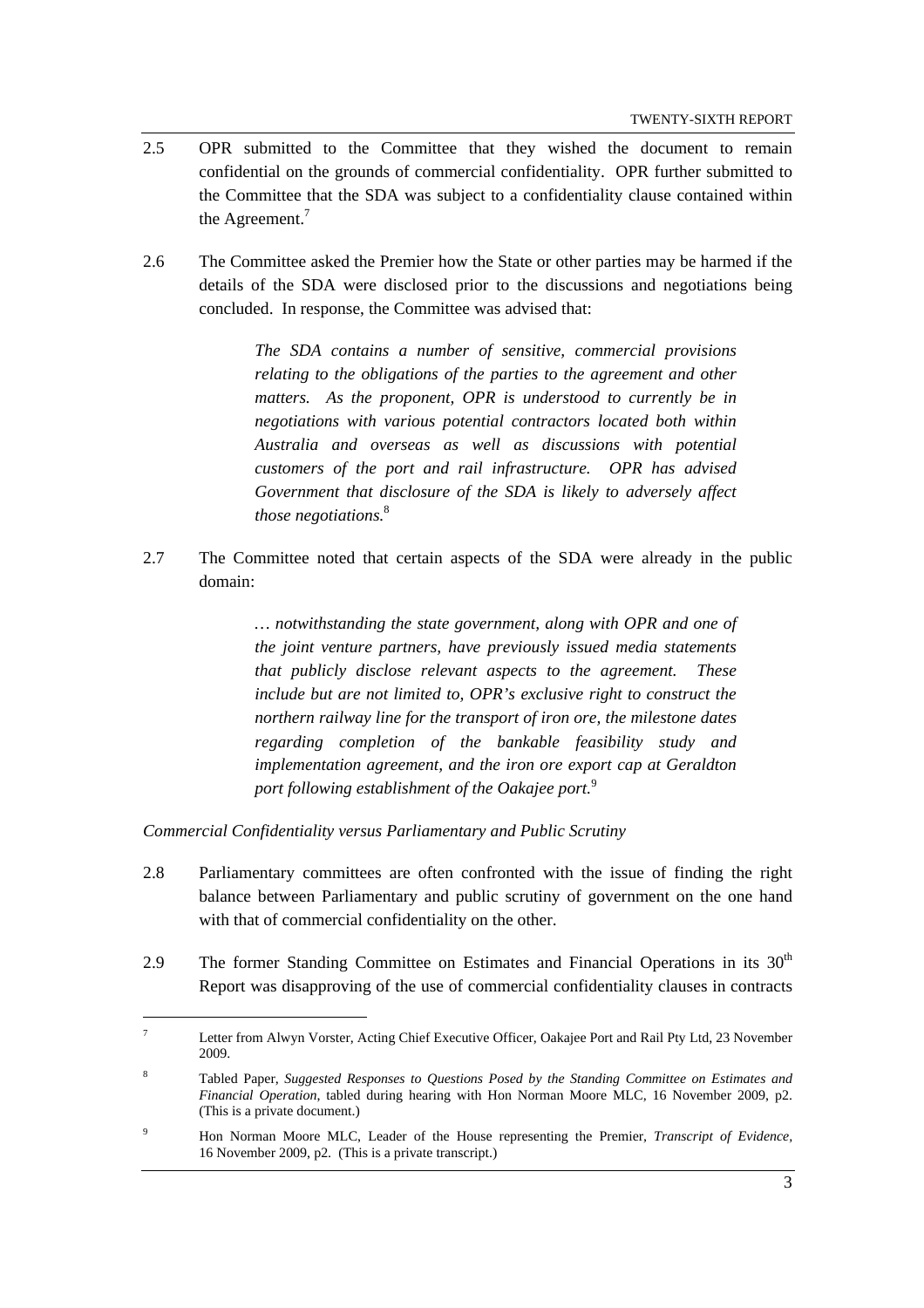between the Government and the private sector and was of the view that they were ineffective to prevent scrutiny by the Parliament:

*Whilst there may be a legitimate basis for commercial confidentiality, in terms of exposing the Government to unnecessary financial risk during the negotiation stage of contracts between the Government and the private sector, it is the Committee's view that it would only be in exceptionally rare circumstances that commercial confidentiality could be sustained as a valid reason for non-disclosure of contract documentation after the negotiations have been finalised and the contract has been formally entered into.*<sup>10</sup>

2.10 The Committee notes that in the past when documents of a confidential nature which contained commercial in confidence information have been requested by the Parliament, there have been occasions when they have been provided to the Parliament on a confidential basis. This was discussed by the former Legislative Council Standing Committee on Government Agencies in its 32nd Report:

> *The committee accepts that a public corporation's commercial interests are as valid and deserving of the same consideration that ought to be given to a private company. There are numerous instances in our own Hansard of ministers declining to answer questions on the ground of commercial confidentiality. With few, and notable, exceptions, the Legislative Council has not insisted on disclosure in the face of the minister's averment. Indeed, the House has sought to accommodate the confidentiality aspect by ordering that the documents be delivered to the Clerk and be made available to members for perusal on a "no-publication, no-copy" basis.*<sup>11</sup>

#### **3 COMMITTEE DECISION**

- 3.1 In relation to the SDA the Committee notes that at the time the decision was made on the status of the document the negotiations for the project were still underway and that the implementation agreement for the project had yet to be finalised.
- 3.2 The Committee noted that in providing a copy of the SDA to the Committee, the Government recognised that it was appropriate for the Committee to access such documents in the interests of transparency. The Committee in discussion with the

 $\overline{a}$ 

<sup>&</sup>lt;sup>10</sup> Western Australia, Legislative Council, Standing Committee on Estimates and Financial Operations, Report 30, *Transport Co-ordination Amendment Bill 1998,* 28 June 2000, p23.

<sup>11</sup> Western Australia, Legislative Council, Standing Committee on Government Agencies, Report 32, *The Establishment, Role and Scrutiny of Government Agencies - Interim Report No. 3 - The Identification and Parliamentary Oversight of Government Agencies, October 1992,*, p10.